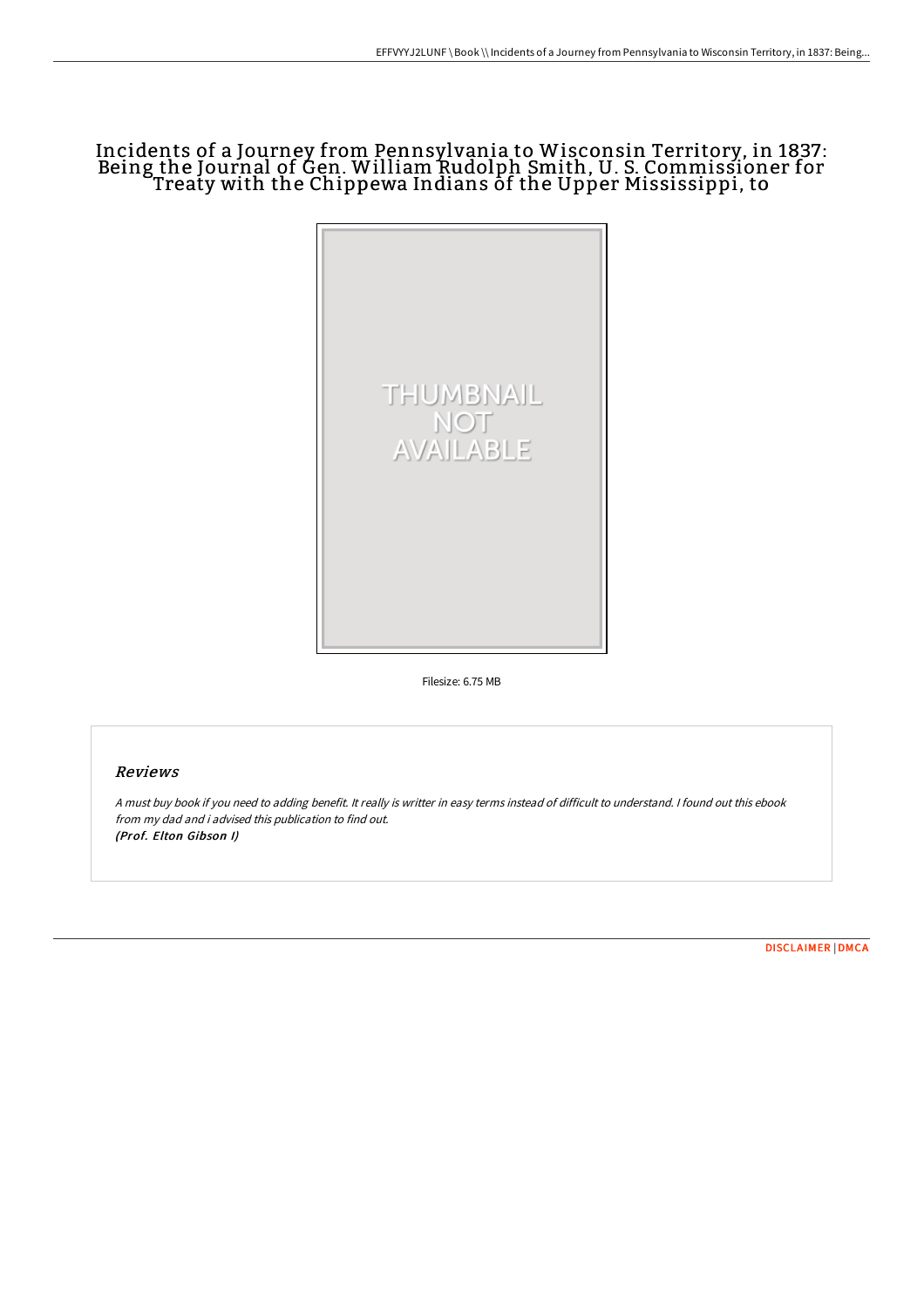### INCIDENTS OF A JOURNEY FROM PENNSYLVANIA TO WISCONSIN TERRITORY, IN 1837 : BEING THE JOURNAL OF GEN. WILLIAM RUDOLPH SMITH, U. S. COMMISSIONER FOR TREATY WITH THE CHIPPEWA INDIANS OF THE UPPER MISSISSIPPI, TO



Forgotten Books, 2017. Paperback. Condition: New. Language: English . Brand New Book \*\*\*\*\* Print on Demand \*\*\*\*\*. Excerpt from Incidents of a Journey From Pennsylvania to Wisconsin Territory, in 1837: Being the Journal of Gen. William Rudolph Smith, U. S. Commissioner for Treaty With the Chippewa Indians of the Upper Mississippi, to Which Are Added Gen. Smith s Autobiography, 1787-1808, Letters Relating to the Commission Part of the early education of William Rudolph Smith was conducted by this grandfather, who lived until 1803. The father of William Rudolph Smith was William Moore Smith, a leading lawyer of Philadelphia. Appointed agent to settle claims arising under the Jay Treaty, William Moore Smith visited England in 1803, accompanied by his son, William Rudolph Smith, as his private secretary. William Rudolph Smith studied law in the Middle Temple. Returning to America at the end of two years, and completing his legal studies w1th James Milnor, he was admitted to the bar at Philadelphia in 1808, in the following year marrying Miss Eliza Anthony, who died in 1821. In 1824 he married Miss Mary Hamilton Van Dyke. In 1809 he became a resident of Cambria County where he served as deputy attorney-general and pursued the practice of the law for the next twenty years. In 1830 he removed to a farm in Bedford county, but continued to practice law. Taking an active interest in military matters. He rose to the rank of majorgeneral in the State militia, and was appointed colonel of the Pennsylvania Reserves, command ing this regiment in support of the movement on Canada in the War of 1812, and taking part in the battle of Lundy s Lane. During the remainder of his residence in Pennsylvania he served many terms in the House and Senate of the Legislature. In 1836 he...

<sup>@</sup> Read Incidents of a Journey from Pennsylvania to Wisconsin Territory, in 1837: Being the Journal of Gen. William Rudolph Smith, U. S. [Commissioner](http://www.bookdirs.com/incidents-of-a-journey-from-pennsylvania-to-wisc.html) for Treaty with the Chippewa Indians of the Upper Mississippi, to Online **Download PDF Incidents of a Journey from Pennsylvania to Wisconsin Territory, in 1837: Being the Journal of Gen.** William Rudolph Smith, U. S. [Commissioner](http://www.bookdirs.com/incidents-of-a-journey-from-pennsylvania-to-wisc.html) for Treaty with the Chippewa Indians of the Upper Mississippi, to